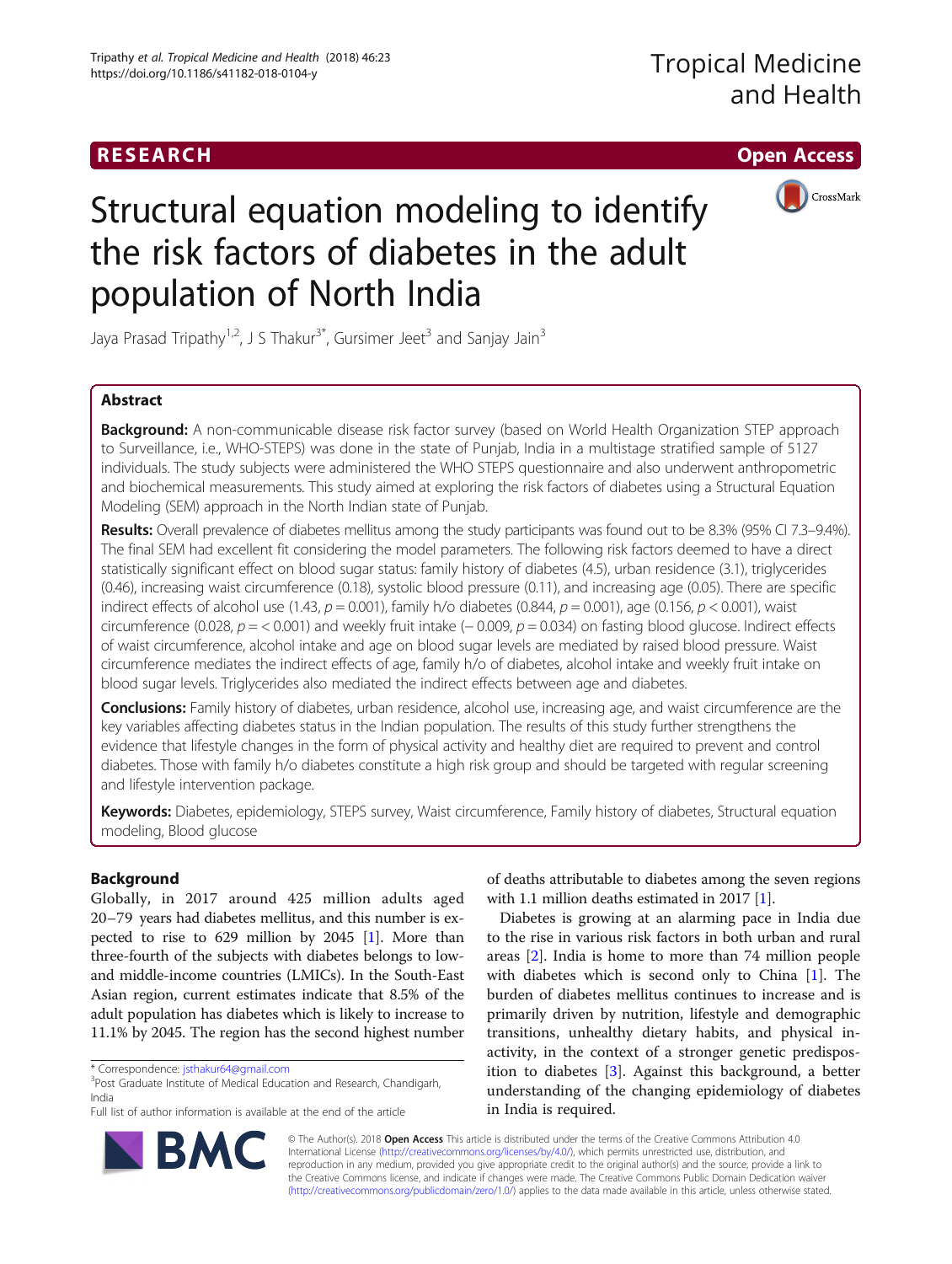Diabetes mellitus is a condition caused by the complex interplay of various factors simultaneously with some having direct and some having indirect (i.e., mediator) effects. Several risk factors have been associated with type 2 diabetes: age, obesity, high blood pressure, lipid abnormalities, family history of diabetes, unhealthy diet, and physical inactivity [\[1](#page-8-0), [4,](#page-8-0) [5](#page-8-0)]. Most available literature used traditional regression models which allow us to treat each covariate in the model as an independent direct effect on diabetes. Very few studies have examined all these factors simultaneously as a network of multiple pathways leading to diabetes [[6\]](#page-8-0).

Structural equation modeling (SEM) or path analysis is a very powerful multivariate technique that enables measurement of both direct and indirect effects of variables and incorporate models with multiple dependent variables by using several regression equations simultaneously [\[7](#page-8-0)]. Thus, the present study employed SEM to test a hypothesized model of variables affecting diabetes status in the North Indian adult population using data from a large representative household survey.

## Methods

## Study design

This study analyses data from a large household survey conducted in the state of Punjab, India using WHO-STEPwise approach to surveillance (STEPS) approach [\[8\]](#page-8-0).

## Study setting

The survey was carried out in Punjab, which is a prosperous state in the northern part of India bordering Pakistan with a population of 27 million according to 2011 national census. It ranks higher than most other states in terms of Human Development Index with a per capita income twice that of the national average [\[9](#page-8-0), [10](#page-8-0)].

## Study sampling strategy

A state-wide non-communicable disease (NCD) risk factor survey based on WHO-STEPS approach was undertaken in Punjab in 2014–2015. The survey adopted a multistage stratified sampling approach using the 2011 census sampling frame. A three-stage design was employed in urban areas whereas in rural areas a two-stage sampling design was followed. A total of 100 primary sampling units (PSUs) were selected (60 villages from rural areas and 40 Census Enumeration Blocks from urban areas) by probability proportional to size (PPS) method. From each selected PSU, 54 households were selected using systematic random sampling. The ultimate sampling units were the households and one individual in the age group of 18–69 years residing in the selected household was selected using the KISH method. The details of the methodology can be found in another paper [[11](#page-8-0)].

## Data collection instrument

A culturally adapted, Punjabi (local language) translated and pre-tested version of the WHO STEPS question-naire (version 3.1) was used with minor adaptations [\[12](#page-8-0)]. As part of the household survey, sociodemographic and behavioral information on tobacco and alcohol use, diet, physical activity, history of chronic diseases, family history of chronic conditions, health screening, and health care expenditure were collected in step 1. Physical measurements such as height, weight, blood pressure, and waist circumference were done in step 2. Biochemical tests were conducted to measure fasting blood glucose, total cholesterol, and triglycerides in step 3.

## Data collection and operational definitions used

A team of trained investigators collected the survey data. SECA adult portable stadiometer was used to measure height after removing shoes, socks, slippers, and any head gear. It was measured in centimeters up to 0.1 cm. SECA digital weighing scale was used to measure weight of the individuals. The scale was regularly calibrated against a standard weight. The participants were asked to remove footwear and socks, and weight was recorded in kilograms up to 0.1 kg. Waist circumference was measured using a SECA constant tension tape to the nearest 0.1 cm at the level of the midpoint between the inferior margin of the last rib and the iliac crest in the mid-axillary plane. The measurement was taken at the end of a normal expiration with the arms relaxed at the sides.

One serving of vegetable was considered to be one cup of raw green leafy vegetables or 1/2 cup of other vegetables (cooked or chopped raw). One serving of fruit was considered to be one medium size piece of apple, banana, or orange; 1/2 cup of chopped, canned fruit; or 1/2 cup of fruit juice.

Physical activity was assessed using the Global Physical Activity Questionnaire (GPAQ), which has been developed by the World Health Organization. This questionnaire assesses physical activity behavior in three different domains: work, transport, and during leisure time. Activities are classified into three intensity levels: vigorous, moderate, and light based on the physical effort it requires. Participants were classified as sufficiently active who exceed the minimum duration of physical activity per week recommended by WHO, i.e., 150 min of moderate intensity physical activity or 75 min of vigorous intensity physical activity or an equivalent combination of moderate- and vigorous-intensity physical activity achieving at least 600 MET-minutes per week with each activity performed in bouts of at least 10-min duration [\[13](#page-8-0)]. Body mass index (BMI) was calculated as weight in kilograms/height in meters squared. Show cards (pictorial, adapted to the local context) were used to explain to the participants the type of physical activity,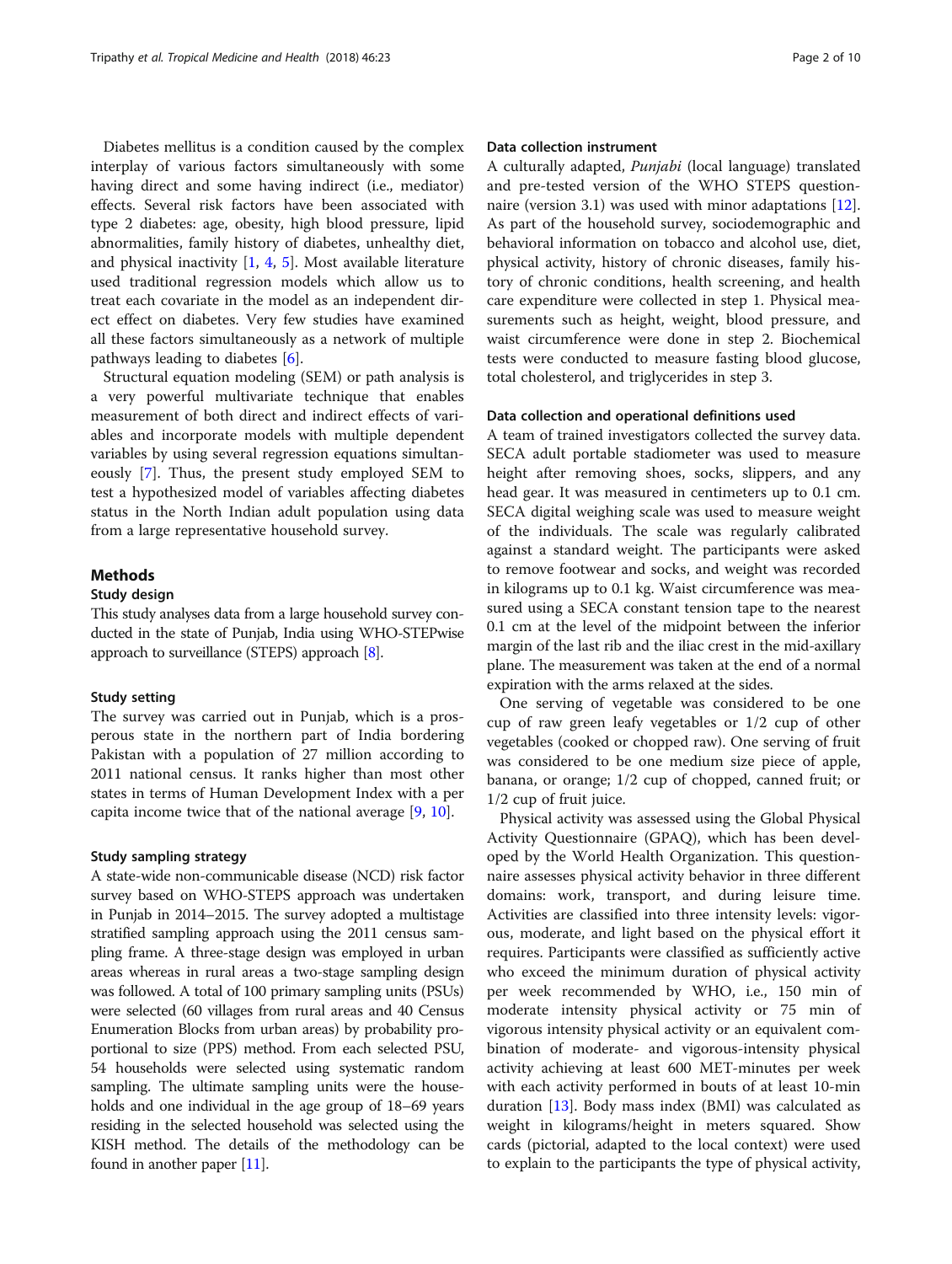servings of fruits and vegetables, and salty food intake. Obesity was defined as a BMI  $\geq$  27.5 kg/m<sup>2</sup> for both genders (based on the World Health Organization Expert Consultation for Asian populations) [[14\]](#page-8-0). Abdominal obesity was defined as a waist circumference ≥ 90 cm for men and  $\geq 80$  cm for women [\[15\]](#page-8-0).

For blood pressure measurement, electronic equipment (OMRON HEM 7120, Omron Corporation, Kyoto, Japan) was used. After resting for 5 min, blood pressure was recorded in the sitting position in the right arm supported at the level of the heart. Three blood pressure measurements were taken at 3 min interval each. The final reading was recorded as the average of last two readings.

Biochemical measurements (step 3): every alternate individual (50%) of the initial sample was subjected to biochemical assessment. For blood glucose, dry chemistry method was used by blood glucose measurement device (Optium H, Freestyle). For lipid profile, i.e., cholesterol and triglycerides measurements, blood samples were drawn on individuals after 10–12 h fasting. 5 ml of venous blood was taken in sitting position, was centrifuged immediately to separate serum, and was transferred under cold chain condition to the Central Reference Laboratory of Department of Biochemistry, Post Graduate Institute of Medical Education and Research, Chandigarh, India which is a tertiary medical care institute.

Laboratory measurement of total cholesterol and triglyceride was made on Modular P 800 autoanalyzer (Roche Diagnostics, Germany) using commercially available kits (Roche Diagnostics, Germany). Hypertriglyceridemia was defined as serum triglyceride levels ≥ 150 mg/dl  $(≥ 1.7 mmol/l)$  [[16\]](#page-8-0).

## Sample size

Taking the estimated prevalence of physical activity as 50%, 5% margin of error and 95% confidence interval, a design effect of 1.5, a sample size of 4609 was derived which was adequate to present results by two age groups (18–44, 45–69), both sexes (male, female) and residence (urban, rural). Assuming a response rate of 85%, sample size was raised to 5400 for this study. Every second individual was subjected to step 3, i.e., biochemical assessment. Out of 2700 respondents eligible for step 3, 2499 (93%) gave consent to blood sampling for biochemical assessment.

### Statistical analysis

The conceptual a priori model that specifies the relations among variables operationalized in this study is based on the model proposed by Bardenheier et al [\[17](#page-8-0)]. We used structural equation modeling with *path analysis*, which includes the direct and indirect effects of factors previously reported to be associated with diabetes (Fig. [1](#page-3-0)). Direct effects are depicted as an arrow originating from an independent variable (exposure) leading and pointing to a dependent variable (outcome). For example, see the arrow between waist circumference and systolic blood pressure. An indirect effect is not only depicted as a mediating variable having an arrow pointing to it from an independent variable but also pointing to yet another dependent variable. For example, waist circumference mediates the effect of alcohol intake on blood sugar levels. A confounder, according to the use of these arrows, is depicted as a variable with direct effects on both the exposure and the dependent variable.

In this study, we report standardized path coefficients, their standard errors and  $p$  values. As indices of the models' statistical fit to the data, we used standard criteria, including comparative fit index (CFI) > 0.90, root mean square error of approximation (RMSEA) < 0.08, and the standardized root mean square residual (SRMSR) < 0.06. Model building and estimation was done using STATA/IC version 12 (StataCorp LP, USA).

### Variables assessed in SEM

We selected the sociodemographic, behavioral, anthropometric, and metabolic variables to be included in our SEM based on a literature review of previous theoretical models of diabetes. We assessed 13 variables including age (in years), sex, residence (rural and urban), highest level of education (no formal schooling, up to primary schooling, up to secondary schooling, up to higher secondary, graduate, and postgraduate degree), marital status (never married, currently married, divorced/separated/widowed), current smoking status (was defined as positive if the subject smoked in the last 30 days), current alcohol status (was defined as positive if the subject consumed alcohol in the last 365 days), BMI in kg/m<sup>2</sup>, family history of diabetes (yes or no), waist circumference (in centimeters), systolic blood pressure (in mm of Hg), fasting blood glucose (in mg/dl), triglycerides (in mg/dl), total cholesterol (in mg/dl), physical activity (self-reported hours of vigorous-intensity work and sports activities/recreation and hours of walking/ cycling), and weekly fruit/vegetable intake (number of servings of fruits/vegetable). We have reported pathways only for statistically significant standardized path coefficients at  $p < 0.05$  level.

## Ethics approval

The Institute Ethics Committee of Post Graduate Institute of Medical Education and Research, Chandigarh approved the study (reference number P-727, dated 21 July 2014). Informed written consent was taken from all participants.

## Results

## Prevalence of diabetes

Out of 2499, a total of 2495 study participants were included (four excluded due to missing data). Overall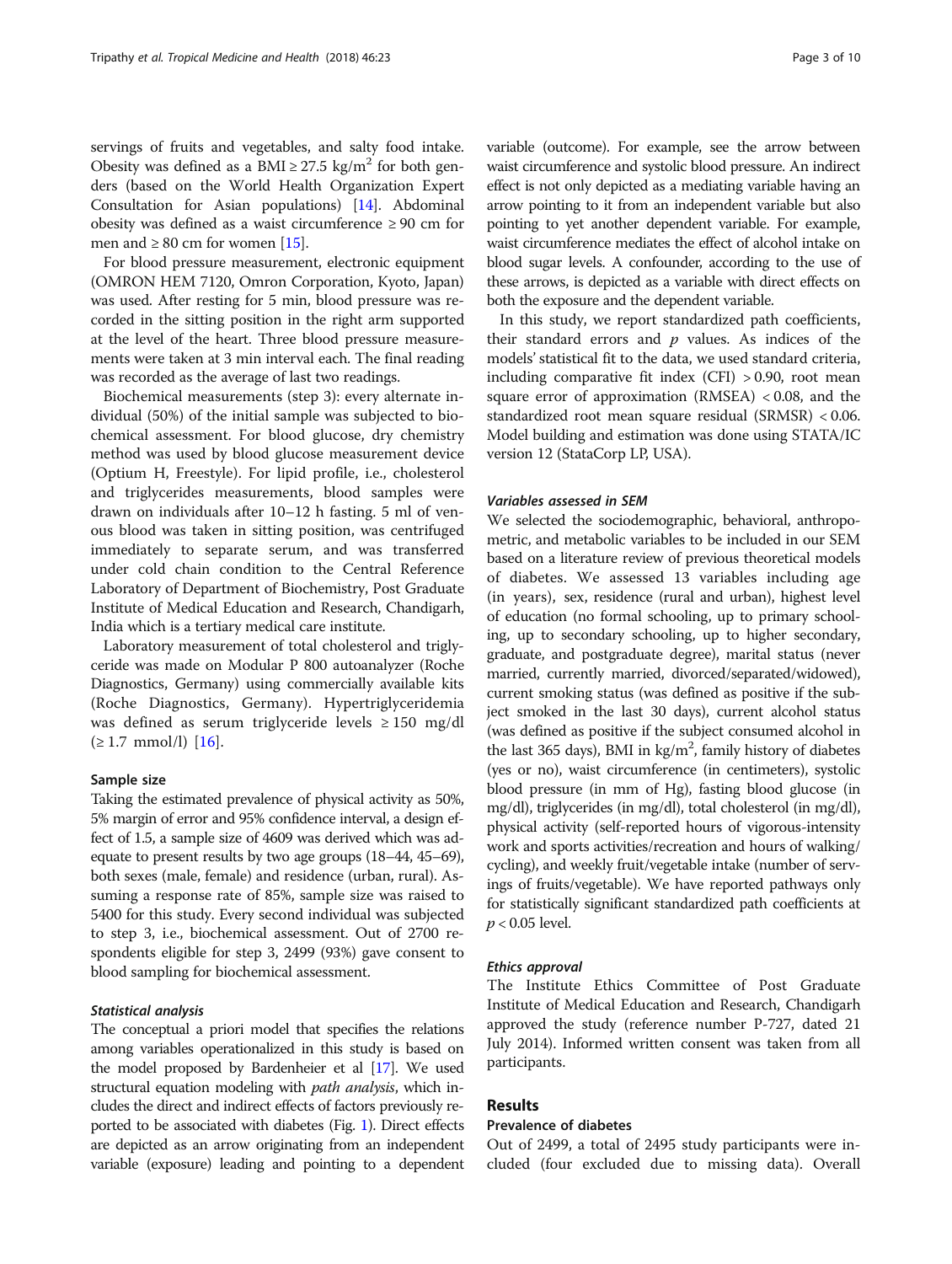<span id="page-3-0"></span>

prevalence of diabetes mellitus among the study participants was found out to be 8.3% (95% CI 7.3–9.4%). Individuals with diabetes were more likely to be between 45 and 69 years (18%,  $p = 0.001$ ), belonging to general (9.3%) and other backward caste (10.2%,  $p = 0.05$ ), divorced/separated/widowed (14.9%,  $p = 0.001$ ), hypertensive  $(14.3\%, p = 0.001)$ , obese  $(14.4\%, p = 0.001)$ , with family history of diabetes (11.9%,  $p = 0.001$ ), have poor physical activity (8.6%,  $p = 0.008$ ), and hypertriglyceridemia (10.8%,  $p = 0.006$ ). Table [1.](#page-4-0)

## SEM model

The final model had excellent fit, and the fully standardized path coefficients are presented in Fig. 1. Non-significant paths were removed and a few additional paths were added to improve model fit. Specifically, education, marital status, BMI, physical activity, smoking status, and serum cholesterol were dropped from the model for better fit. Table [2](#page-5-0) shows the coefficients and standard error of the direct and indirect effects of variables on diabetes status. The goodness-of-fit statistics of the model are shown in Table [3](#page-6-0).

The following risk factors deemed to have a direct statistically significant effect on blood sugar status: family history of diabetes (4.5), urban residence (3.1), increasing age (0.05) and waist circumference (0.18), systolic blood pressure (0.11), and triglycerides (0.46) (Figure 1 and

Table [2\)](#page-5-0). There are specific indirect effects of waist circumference (0.028,  $p = < 0.001$ ), alcohol use (1.43,  $p = 0.001$ ), weekly fruit intake (− 0.009,  $p = 0.034$ ), increasing age (0.156,  $p < 0.001$ ), and family h/o diabetes  $(0.844, p = 0.001)$  on fasting blood glucose (Table [2](#page-5-0)).

Waist circumference, alcohol intake, and increasing age impact blood sugar levels mediated by raised blood pressure. Waist circumference mediates the indirect effects of age, family h/o of diabetes, alcohol intake, and weekly fruit intake on blood sugar levels. Triglycerides also mediate the indirect effect of age on diabetes status (Fig. [2](#page-7-0)).

## **Discussion**

This is the first study in India to use SEM to analyze non-modifiable and modifiable sociodemographic, behavioral, and metabolic determinants of diabetes in India. The following risk factors were found to have a direct statistically significant effect on blood sugar status: family history of diabetes, urban residence, increasing age and waist circumference, blood pressure, and triglycerides. This model also found that there are specific indirect effects of waist circumference, alcohol use, weekly fruit intake, age, and family h/o diabetes on fasting blood glucose.

SEM is a second generation multivariate method that allows causal modeling of diseases with a complex interplay of several factors resulting in measurement of direct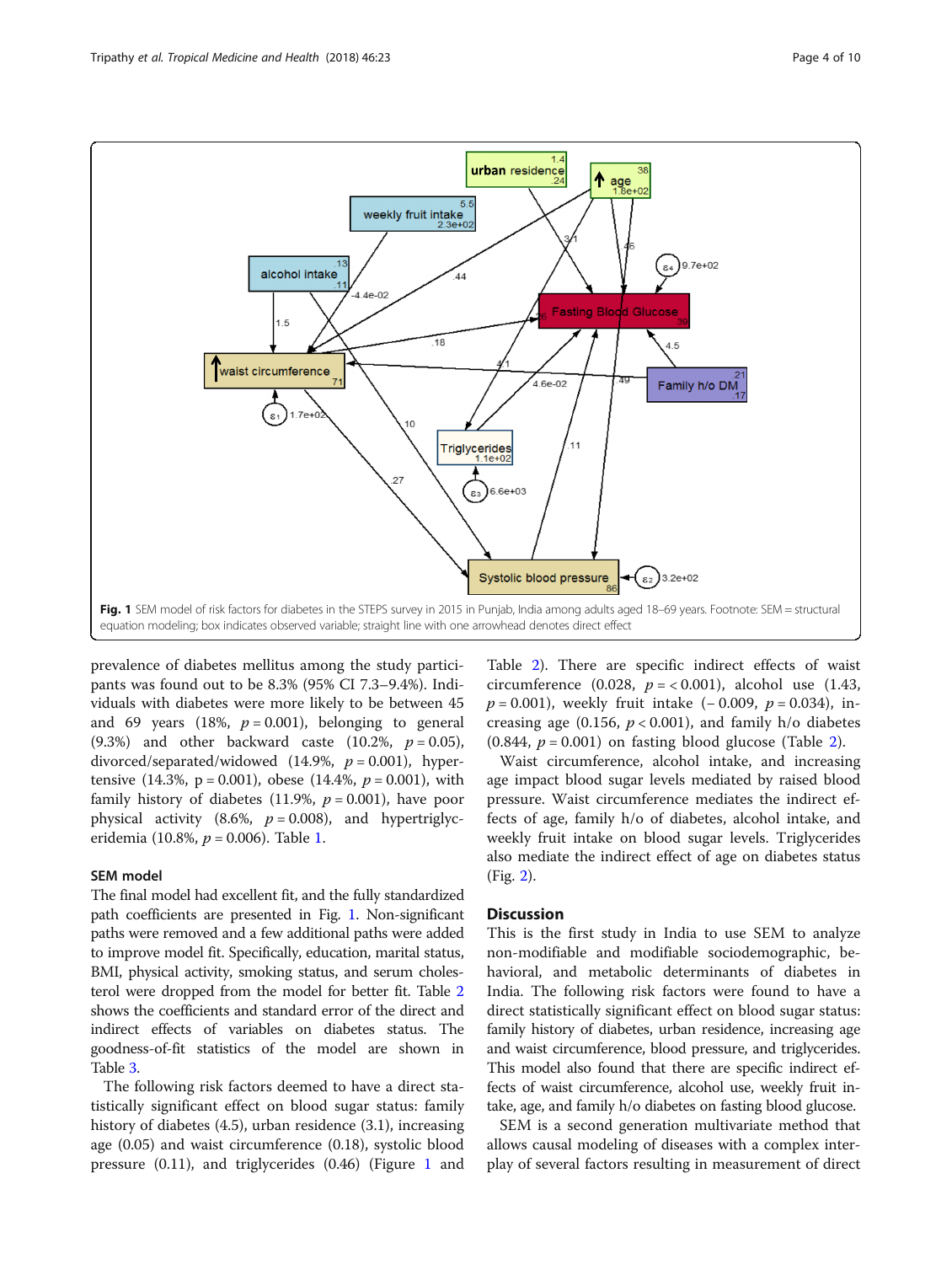| Characteristics                                              | Total,<br>Ν | Diabetes,<br>n (%) | p value |
|--------------------------------------------------------------|-------------|--------------------|---------|
| Total                                                        | 2495        | 207 (8.3)          |         |
| Age group                                                    |             |                    | 0.001   |
| 18-24 years                                                  | 430         | 6(1.4)             |         |
| 25-44 years                                                  | 1289        | 61(4.7)            |         |
| 45-69 years                                                  | 776         | 140(18.0)          |         |
| Gender                                                       |             |                    | 0.9     |
| Male                                                         | 907         | 76(8.4)            |         |
| Female                                                       | 1588        | 131(8.2)           |         |
| Residence                                                    |             |                    | 0.11    |
| Rural                                                        | 1529        | 116(7.6)           |         |
| Urban                                                        | 966         | 91(9.4)            |         |
| Social group                                                 |             |                    | 0.05    |
| SC                                                           | 954         | 61(6.4)            |         |
| Other backward caste                                         | 342         | 35(10.2)           |         |
| General                                                      | 1155        | 107(9.3)           |         |
| Educational status                                           |             |                    | 0.07    |
| Illiterate                                                   | 575         | 51(8.9)            |         |
| Up to primary education                                      | 599         | 63(10.3)           |         |
| Up to secondary education                                    | 1065        | 74(6.9)            |         |
| Higher education                                             | 256         | 19(7.4)            |         |
| Marital status                                               |             |                    | 0.001   |
| Never married                                                | 413         | 5(1.2)             |         |
| Currently married                                            | 1869        | 172(9.2)           |         |
| Separated/divorced/widowed                                   | 195         | 29(14.9)           |         |
| Current smoking <sup>a</sup>                                 |             |                    | 0.7     |
| Yes                                                          | 101         | 8(7.9)             |         |
| No                                                           | 2394        | 199(8.3)           |         |
| Current alcohol use <sup>b</sup>                             |             |                    | 0.1     |
| Yes                                                          | 386         | 40(10.4)           |         |
| No                                                           | 2109        | 167(7.9)           |         |
| Hypertension <sup>c</sup>                                    |             |                    | 0.001   |
| Yes                                                          | 1031        | 147(14.3)          |         |
| No                                                           | 1464        | 60(4.1)            |         |
| $>$ = 5 servings of fruits and vegetables daily <sup>d</sup> |             |                    | 0.4     |
| Yes                                                          | 109         | 10(9.2)            |         |
| No                                                           | 2386        | 197(8.3)           |         |
| Obesity <sup>e</sup>                                         |             |                    | 0.001   |
| Yes                                                          | 1830        | 96(14.4)           |         |
| No                                                           | 665         | 111(6.1)           |         |
| Family history of diabetes                                   |             |                    | 0.001   |
| Yes                                                          | 537         | 64(11.9)           |         |
| No                                                           | 1925        | 142(7.4)           |         |

<span id="page-4-0"></span>Table 1 Characteristics of study participants and the prevalence of diabetes by sociodemographic and clinical factors

| Characteristics                      | Total,<br>Ν | Diabetes, p value<br>n(%) |       |
|--------------------------------------|-------------|---------------------------|-------|
| Family history of raised cholesterol |             |                           | 0.9   |
| Yes                                  | 126         | 11(8.7)                   |       |
| No                                   | 2336        | 195(8.3)                  |       |
| Abdominal obesity <sup>†</sup>       |             |                           | 0.001 |
| Yes                                  | 1415        | 165(11.7)                 |       |
| No                                   | 1080        | 42(3.9)                   |       |
| Hypertriglyceridemia <sup>9</sup>    |             |                           | 0.006 |
| Yes                                  | 656         | 136(7.4)                  |       |
| No                                   | 1839        | 71(10.8)                  |       |
| Physical activity <sup>h</sup>       |             |                           | 0.008 |
| Above minimal recommended            | 140         | 04(3.0)                   |       |

Table 1 Characteristics of study participants and the prevalence of diabetes by sociodemographic and clinical factors (Continued)

SC scheduled caste

<sup>a</sup>One who smoked tobacco in the last 30 days

bOne who has consumed alcohol in the last year

<sup>c</sup>SBP ≥ 140 and/or DBP ≥ 90 or currently on medication<br><sup>d</sup>One serving of vegetable was considered to be one o <sup>d</sup>One serving of vegetable was considered to be one cup of raw green leafy vegetables or 1/2 cup of other vegetables (cooked or chopped raw). One serving of fruit was considered to be one medium size piece of apple, banana or orange, 1/2 cup of chopped, canned fruit, or 1/2 cup of fruit juice eBody mass index  $\geq$  27.5 kg/m<sup>2</sup>  $\frac{f}{2}$ 90 cm for males and  $\geq 80$  cm for females

Below minimal recommended 2355 203(8.6)

<sup>9</sup>Serum triglyceride  $> 150$  mg/dl

hMinimum duration of physical activity per week recommended by WHO as 150 min of moderate intensity physical activity or 75 min of vigorous intensity physical activity or an equivalent combination of moderate- and vigorous-intensity physical activity achieving at least 600 MET-minutes per week with each activity performed in bouts of at least 10-min duration

and indirect effects and performing models with multiple dependent variables which are inter-related. This methodology fits well in a chronic disease setting where several factors have direct and indirect relationships with the disease through mediator variables forming a web of causation model.

The prevalence of diabetes in the study was found to be 8.3% which is slightly lower than the figure in another recent large nationally representative survey (INDIAB study) which reported prevalence to be 10% in the same state of India [\[5](#page-8-0)]. Place of residence has a direct association with diabetes status supported by other studies which show that the prevalence of diabetes continues to be higher in urban areas than in rural areas [[5,](#page-8-0) [18](#page-8-0), [19](#page-8-0)], although some studies show no urban-rural gap [\[4](#page-8-0)].

Overall, family h/o diabetes had the strongest effect on the risk of the disease, both direct and indirect. This finding is well supported by the results of the INDIAB study in both rural and urban areas [[5\]](#page-8-0). Family h/o diabetes also indirectly affected diabetes status through raised waist circumference. Thus, those with family h/o diabetes constitute a high risk group requiring a package of services which includes regular screening for blood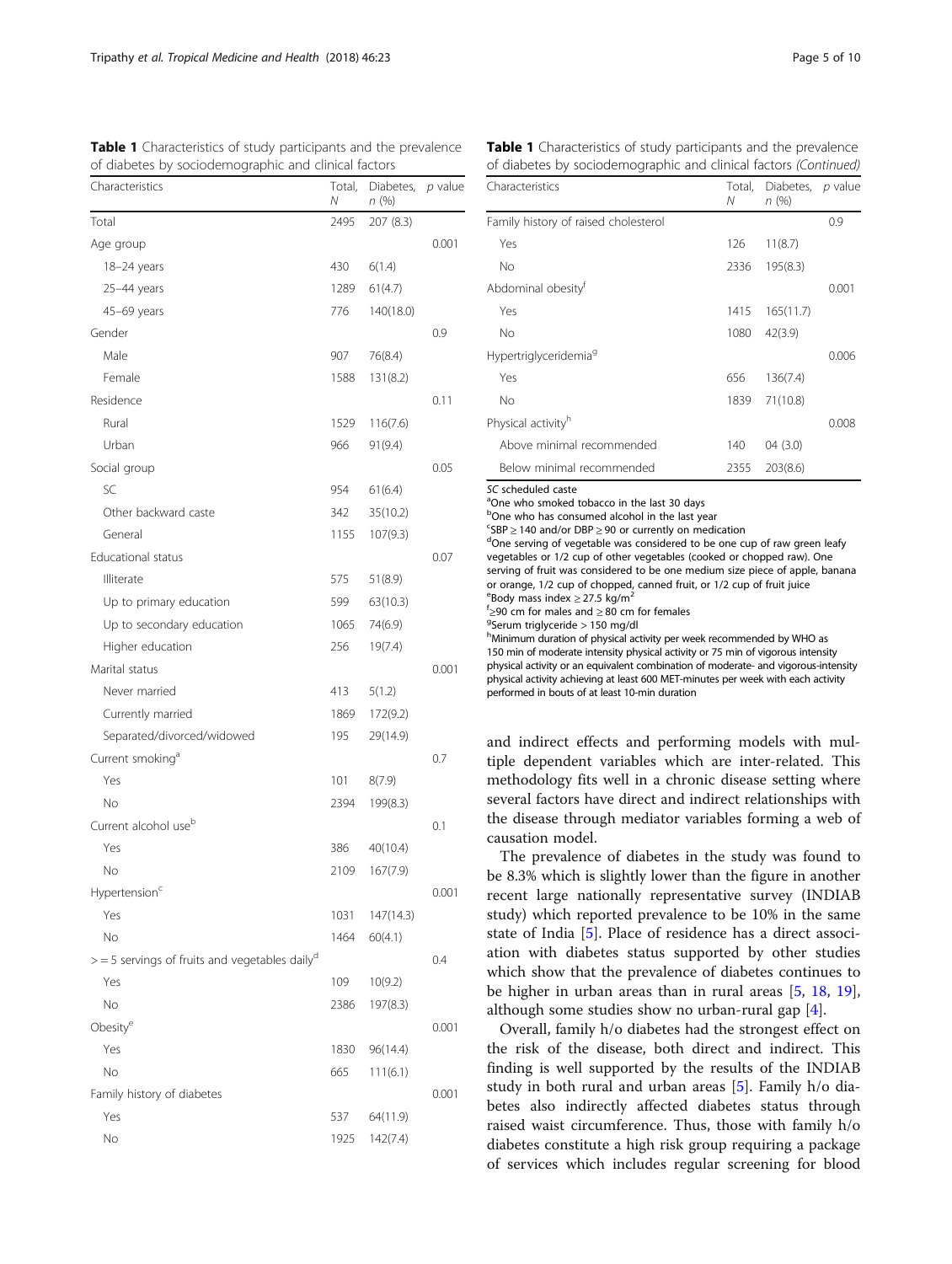| Variables               | $-9 - -$<br>Coefficient | . .<br>Standard error | $p$ value | 95% CI<br>lower upper |          |
|-------------------------|-------------------------|-----------------------|-----------|-----------------------|----------|
| Direct effects          |                         |                       |           |                       |          |
| Fasting blood glucose   |                         |                       |           |                       |          |
| Waist circumference     | 0.177                   | 0.051                 | 0.001     | 0.076                 | 0.278    |
| Systolic blood pressure | 0.107                   | 0.035                 | 0.003     | 0.038                 | 0.177    |
| Triglyceride            | 0.046                   | 0.008                 | < 0.001   | 0.030                 | 0.062    |
| Alcohol use             | $\mathbf 0$             | (No path)             |           |                       |          |
| Weekly fruit intake     | $\mathbf 0$             | (No path)             |           |                       |          |
| Age                     | 0.464                   | 0.056                 | < 0.001   | 0.353                 | 0.574    |
| Urban residence         | 3.124                   | 1.337                 | 0.020     | 0.502                 | 5.746    |
| Family h/o diabetes     | 4.473                   | 1.593                 | 0.005     | 1.350                 | 7.597    |
| Waist circumference     |                         |                       |           |                       |          |
| Alcohol use             | 1.521                   | 0.605                 | 0.05      | 0.305                 | 2.764    |
| Weekly fruit intake     | $-0.044$                | 0.018                 | 0.01      | $-0.079$              | $-0.009$ |
| Age                     | 0.441                   | 0.020                 | < 0.001   | 0.401                 | 0.481    |
| Family h/o diabetes     | 4.104                   | 0.655                 | < 0.001   | 2.819                 | 5.389    |
| Triglycerides           |                         |                       |           |                       |          |
| Age                     | 0.264                   | 0.127                 | 0.03      | 0.015                 | 0.513    |
| Systolic blood pressure |                         |                       |           |                       |          |
| Waist circumference     | 0.266                   | 0.028                 | < 0.001   | 0.210                 | 0.321    |
| Alcohol use             | 10.402                  | 1.100                 | < 0.001   | 8.245                 | 12.559   |
| Weekly fruit intake     | 0                       | (No path)             |           |                       |          |
| Age                     | 0.491                   | 0.030                 | < 0.001   | 0.431                 | 0.551    |
| Family h/o diabetes     | $\mathbf 0$             | (No path)             |           |                       |          |
| Indirect effects        |                         |                       |           |                       |          |
| Fasting blood glucose   |                         |                       |           |                       |          |
| Waist circumference     | 0.028                   | 0.003                 | < 0.001   | 0.022                 | 0.034    |
| Systolic blood pressure | 0                       | (No path)             |           |                       |          |
| Triglyceride            | $\mathbf 0$             | (No path)             |           |                       |          |
| Alcohol use             | 1.430                   | 0.428                 | 0.001     | 0.591                 | 2.268    |
| Weekly fruit intake     | $-0.009$                | 0.004                 | 0.034     | $-0.017$              | $-0.001$ |
| Age                     | 0.156                   | 0.029                 | < 0.001   | 0.098                 | 0.213    |
| Urban residence         | $\mathbf 0$             | (No path)             |           |                       |          |
| Family h/o diabetes     | 0.844                   | 0.247                 | 0.001     | 0.359                 | 1.329    |
| Waist circumference     |                         |                       |           |                       |          |
| Alcohol use             | 0                       | (No path)             |           |                       |          |
| Weekly fruit intake     | 0                       | (No path)             |           |                       |          |
| Age                     | 0                       | (No path)             |           |                       |          |
| Family h/o diabetes     | 0                       | (No path)             |           |                       |          |
| Triglycerides           |                         |                       |           |                       |          |
| Age                     | 0                       | (No path)             |           |                       |          |

<span id="page-5-0"></span>Table 2 Coefficient and standard error of the final SEM model of risk factors for diabetes in the STEPwise approach to surveillance 2015 survey—Punjab, India among adults aged 18–69 years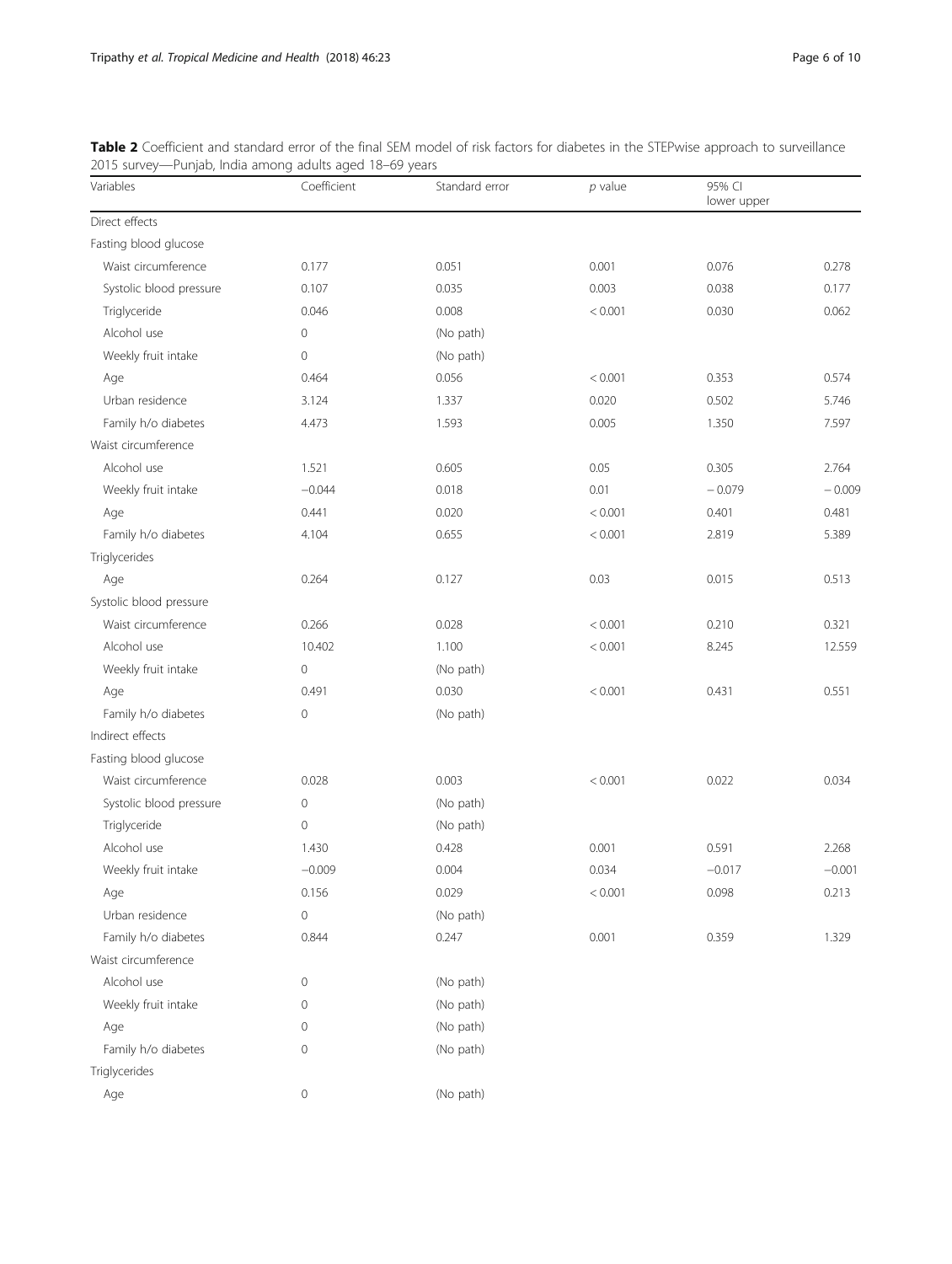| Variables               | Coefficient | Standard error | $p$ value | 95% CI<br>lower upper |          |
|-------------------------|-------------|----------------|-----------|-----------------------|----------|
| Systolic blood pressure |             |                |           |                       |          |
| Waist circumference     | $\mathbf 0$ | (No path)      |           |                       |          |
| Alcohol use             | 0.404       | 0.216          | 0.061     | $-0.018$              | 0.827    |
| Weekly fruit intake     | $-0.012$    | 0.005          | 0.016     | $-0.021$              | $-0.002$ |
| Age                     | 0.117       | 0.014          | < 0.001   | 0.090                 | 0.144    |
| Family h/o diabetes     | 1.09        | 0.210          | < 0.001   | 0.679                 | 1.501    |
| Total effects           |             |                |           |                       |          |
| Fasting blood glucose   |             |                |           |                       |          |
| Waist circumference     | 0.206       | 0.051          | < 0.001   | 0.105                 | 0.306    |
| Systolic blood pressure | 0.107       | 0.035          | 0.003     | 0.038                 | 0.177    |
| Triglyceride            | 0.046       | 0.008          | < 0.001   | 0.030                 | 0.062    |
| Alcohol use             | 1.430       | 0.428          | 0.001     | 0.591                 | 2.268    |
| Weekly fruit intake     | $-0.009$    | 0.004          | 0.034     | $-0.017$              | $-0.001$ |
| Age                     | 0.619       | 0.049          | < 0.001   | 0.522                 | 0.716    |
| Urban residence         | 3.124       | 1.338          | 0.02      | 0.502                 | 5.746    |
| Family h/o diabetes     | 5.317       | 1.586          | 0.001     | 2.208                 | 8.427    |
| Waist circumference     |             |                |           |                       |          |
| Alcohol use             | 1.521       | 0.655          | 0.05      | 0.234                 | 2.915    |
| Weekly fruit intake     | $-0.044$    | 0.018          | 0.013     | $-0.079$              | $-0.009$ |
| Age                     | 0.441       | 0.020          | < 0.001   | 0.401                 | 0.481    |
| Family h/o diabetes     | 4.104       | 0.656          | < 0.001   | 2.819                 | 5.389    |
| Triglycerides           |             |                |           |                       |          |
| Age                     | 0.264       | 0.127          | 0.038     | 0.015                 | 0.513    |
| Systolic blood pressure |             |                |           |                       |          |
| Waist circumference     | 0.266       | 0.028          | < 0.001   | 0.210                 | 0.321    |
| Alcohol use             | 10.806      | 1.120          | < 0.001   | 8.611                 | 13.001   |
| Weekly fruit intake     | $-0.012$    | 0.005          | 0.016     | $-0.021$              | $-0.002$ |
| Age                     | 0.608       | 0.028          | < 0.001   | 0.552                 | 0.664    |
| Family h/o diabetes     | 1.090       | 0.210          | < 0.001   | 0.679                 | 1.501    |

<span id="page-6-0"></span>Table 2 Coefficient and standard error of the final SEM model of risk factors for diabetes in the STEPwise approach to surveillance 2015 survey—Punjab, India among adults aged 18–69 years (Continued)

SEM structural equation modeling, SEM model endogenous variables are waist circumference, systolic blood pressure, triglyceride, fasting blood glucose; exogenous variables are alcohol use, weekly fruit intake, place of residence, age, family history, education and occupation, CI confidence interval

> glucose and a lifestyle behavioral intervention package in terms of healthy diet and physical activity.

| Table 3 Goodness-of-fit statistics for the structural equation model |  |
|----------------------------------------------------------------------|--|
|----------------------------------------------------------------------|--|

| Goodness-of-fit statistics               | Value                    |  |  |
|------------------------------------------|--------------------------|--|--|
| Root mean squared error of approximation | 0.04, 90% CI (0.03-0.05) |  |  |
| pclose                                   | 0.82<0.05                |  |  |
| Comparative fit index                    | 0.93                     |  |  |
| Tucker-Lewis index                       | 0.90                     |  |  |
| Standardized root mean squared residual  | 0.02                     |  |  |
| Coefficient of determination             | 0.37                     |  |  |

Raised triglyceride level is a common dyslipidemic feature accompanying type 2 diabetes. It is one of five accepted criteria for defining individuals at high risk for cardio-metabolic diseases including 2 diabetes, termed the "metabolic syndrome" [\[16](#page-8-0), [20,](#page-8-0) [21](#page-9-0)]. The present study, besides an independent effect, also showed that triglyceride levels mediate the effect of age on diabetes as triglyceride levels increase with age [\[22](#page-9-0)].

Body fat distribution (excess abdominal fat) is associated with an increased risk of cardio-metabolic diseases such as diabetes, hypertension, dyslipidemia, and coronary heart disease. Waist circumference is often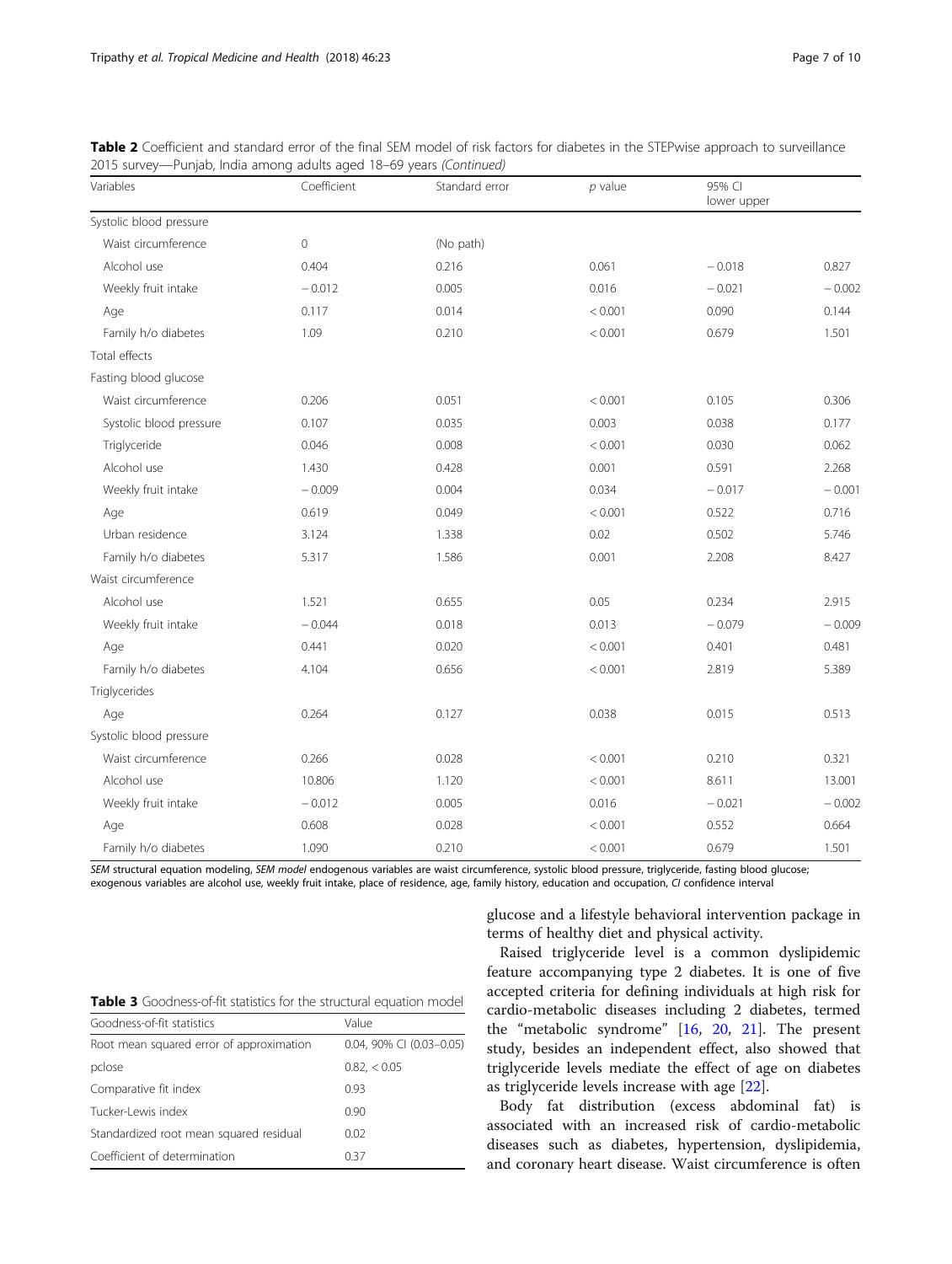<span id="page-7-0"></span>

used as a surrogate marker of abdominal fat mass, because it correlates with abdominal fat mass [[23,](#page-9-0) [24\]](#page-9-0). The present study showed that waist circumference not only had a direct effect on diabetes but also mediated the indirect effects of age, family h/o of diabetes, alcohol intake, and weekly fruit intake on blood sugar levels, thereby strengthening the evidence. The study also adds to the evidence base which states that waist circumference is a stronger predictor of diabetes than BMI, apart from other cardio-metabolic diseases [\[24](#page-9-0)]. It provides a unique indicator of body fat distribution, which can identify patients who are at increased risk for diabetes and other obesity-related cardio-metabolic disease, above and beyond the measurement of BMI. Waist circumference will help clinicians determine which patients should be evaluated for the presence of cardio-metabolic risk factors, such as dyslipidemia, raised blood pressure and hyperglycemia and also response to lifestyle behavioral practices. Thus, we recommend that measuring waist circumference measurement should be part of the routine clinical care guidelines.

Although previous studies in India did not find alcohol as an independent risk factor for diabetes [[4,](#page-8-0) [5\]](#page-8-0), the present study showed that the effect of alcohol intake on diabetes was mediated through waist circumference and blood pressure. According to the existing evidence in medical literature, alcohol intake may be a risk factor for obesity or rise in waist circumference [\[25](#page-9-0)–[27\]](#page-9-0), though contradictory findings do exist [[28](#page-9-0)–[30](#page-9-0)]. Also, several possible mechanisms have been proposed to establish the association between alcohol consumption and hypertension which are described elsewhere [[31\]](#page-9-0).

## Strengths and limitations

The strengths of the study include a large multistage stratified community-based sample, high participant response rate, use of standardized STEPS questionnaire, and adherence to STROBE (Strengthening the Reporting of Observational Studies in Epidemiology) guidelines for reporting the findings of the study [[32](#page-9-0)]. The study also employed a robust statistical technique, i.e., SEM which allows measurement of both direct and indirect effects of variables and incorporate models with multiple dependent variables by using several regression equations simultaneously.

There were a few limitations in this study. First, the main outcome measure, i.e., fasting blood glucose which defined diabetes status was assessed at one single point in time when in reality it can naturally fluctuate. Second, capillary blood glucose estimation was done in place of the ideal venous plasma glucose estimation due to logistic constraints such as non-availability of qualitycontrolled laboratories, storage and transport of blood specimens, varied methods of estimation, and poor compliance to venous blood collection due to its invasive nature. However, it has been reported that capillary blood collection is a feasible and valid alternative to venous blood collection for screening in large epidemiological studies [\[33](#page-9-0), [34](#page-9-0)]. Third, the cross-sectional nature of the survey prevents us from making causal inferences about the outcome.

## Conclusions

Family history of diabetes, urban residence, alcohol use, increasing age, and waist circumference are the key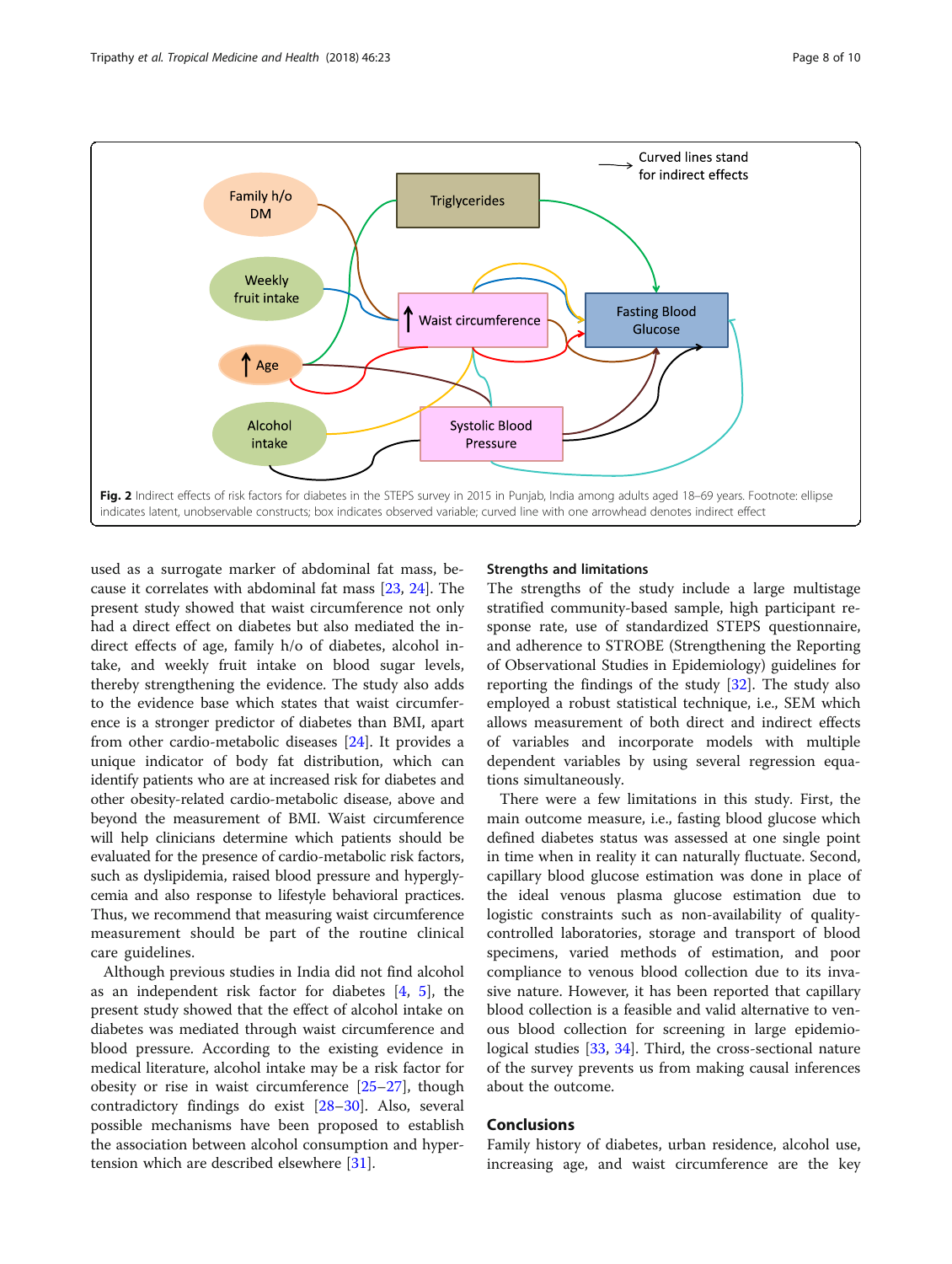<span id="page-8-0"></span>variables affecting diabetes status in the Indian population. The results of this study further strengthens the evidence that lifestyle changes in the form of physical activity and healthy diet are required to prevent and control diabetes. Those with family h/o diabetes constitute a high risk group and should be targeted with a regular screening and lifestyle intervention package.

#### Abbreviations

BMI: Body mass index; LMICs: Low- and middle-income countries; NCD: Noncommunicable disease; PPS: Probability proportional to size; PSU: Primary sampling unit; SEM: Structural equation modeling; STROBE: Strengthening the Reporting of Observational Studies in Epidemiology

## Acknowledgements

We acknowledge the support of Ms. Vini Mahajan, Principal Secretary, Department of Health and Family Welfare of Punjab state for granting responsibility of conducting the NCD Risk Factors Survey in Punjab and funding this project through National Health Mission (NHM). We sincerely acknowledge the support received from the National Health Mission, Ministry of Health and Family Welfare, Government of India, World Health Organization, and participating institutions. We also thank the Department for International Development (DFID), UK, for funding the Global Operational Research Fellowship Programme at the International Union Against Tuberculosis and Lung Disease (The Union), Paris, France in which Jaya Prasad Tripathy works as a Senior Operational Research Fellow.

#### Funding

This project was funded by the National Health Mission, Punjab, India. We thank the Department for International Development (DFID), UK, for funding this open access publication.

#### Availability of data and materials

Data are available with the corresponding author (JST) and will be made accessible on request at the following e-mail: jsthakur64@gmail.com.

#### Authors' contributions

JPT, JST, and GB were responsible for conception of the study proposal, preparation of study tool, data collection, interpretation of data, and critical review of the manuscript. JPT was involved in data analysis and preparation of the first draft of the manuscript. SJ was responsible for conception of the study proposal, preparation of study tool, interpretation of data, and critically reviewed the manuscript. All the authors have approved the final draft for submission.

#### Ethics approval and consent to participate

The Institute Ethics Committee of Post Graduate Institute of Medical Education and Research, Chandigarh approved the study (reference number P-727, dated 21 July 2014). Informed written consent was taken from all participants.

## Consent for publication

Not applicable

#### Competing interests

The authors declare that they have no competing interests.

## Publisher's Note

Springer Nature remains neutral with regard to jurisdictional claims in published maps and institutional affiliations.

#### Author details

<sup>1</sup>International Union Against Tuberculosis and Lung Disease, The Union South East Asia Office, New Delhi, India. <sup>2</sup>International Union Against Tuberculosis and Lung Disease, Paris, France. <sup>3</sup>Post Graduate Institute of Medical Education and Research, Chandigarh, India.

## Received: 4 May 2018 Accepted: 13 June 2018 Published online: 25 June 2018

#### References

- 1. International Diabetes Federation. IDF Diabetic Atlas 8th Edition. 2017.
- 2. Tripathy JP, Thakur JS, Jeet G, Chawla S, Jain S, Prasad R. Urban rural differences in diet, physical activity and obesity in India: are we witnessing the great Indian equalisation? Results from a cross-sectional STEPS survey. BMC Public Health. 2016;16:816.
- 3. Mohan V. Why are Indians more prone to diabetes? J Assoc Physicians India. 2004;52:468–74.
- 4. Tripathy JP, Thakur JS, Jeet G, Chawla S, Jain S, Pal A, et al. Prevalence and risk factors of diabetes in a large community-based study in North India: results from a STEPS survey in Punjab, India. Diabetol Metab Syndr. 2017;9:8.
- 5. Anjana RM, Deepa M, Pradeepa R, Mahanta J, Narain K, Das HK, et al. Prevalence of diabetes and prediabetes in 15 states of India: results from the ICMR-INDIAB population-based cross-sectional study. Lancet Diabetes Endocrinol. 2017;5:585–96.
- 6. Roman-Urrestarazu A, Ali FMH, Reka H, Renwick MJ, Roman GD, Mossialos E. Structural equation model for estimating risk factors in type 2 diabetes mellitus in a middle eastern setting: evidence from the STEPS Qatar. BMJ Open Diabetes Res Care. 2016;4:e000231.
- 7. Karimimalayer M, Alavifar A, Anuar MK. Structural equation modeling VS multiple regression the first and second generation of multivariate techniques. Eng Sci Technol An Int J. 2012;2:2250–3498.
- 8. World Health Organization. The WHO STEPwise approach to Surveillance of noncommunicable diseases (STEPS). Geneva; 2003. Available from: [http://www.who.int/ncd\\_surveillance/en/steps\\_framework\\_dec03.pdf](http://www.who.int/ncd_surveillance/en/steps_framework_dec03.pdf).
- 9. Government of Punjab, India. 2016 [cited 2016 Oct 18]. Available from: [http://punjab.gov.in/.](http://punjab.gov.in/)
- 10. Mukherjee S, Chakraborty D, Sikdar S. Three decades of human development across Indian states: inclusive growth or perpetual disparity? New Delhi; 2014. Available from: [http://www.nipfp.org.in/media/medialibrary/2014/06/WP\\_](http://www.nipfp.org.in/media/medialibrary/2014/06/WP_2014_139.pdf) [2014\\_139.pdf.](http://www.nipfp.org.in/media/medialibrary/2014/06/WP_2014_139.pdf)
- 11. Thakur JS, Jeet G, Pal A, Singh S, Singh A, Deepti SS, et al. Profile of risk factors for non-communicable diseases in Punjab, Northern India: results of a state-wide STEPS survey. PLoS One. 2016;11:e0157705.
- 12. World Health Organization. The WHO STEPwise approach to surveillance of noncommunicable diseases (STEPS). Geneva; 2003. [cited 2016 Aug 30]. Available from: [http://www.who.int/ncd\\_surveillance/en/steps\\_framework\\_](http://www.who.int/ncd_surveillance/en/steps_framework_dec03.pdf) [dec03.pdf.](http://www.who.int/ncd_surveillance/en/steps_framework_dec03.pdf)
- 13. World Health Organization. Global Physical Activity Questionnaire (GPAQ) Analysis Guide. Geneva; 2012. [cited 2017 Apr 5]. Available from: [http://www.who.int/chp/steps/resources/GPAQ\\_Analysis\\_Guide.pdf](http://www.who.int/chp/steps/resources/GPAQ_Analysis_Guide.pdf).
- 14. WHO Expert Consultation. Appropriate body-mass index for Asian populations and its implications for policy and intervention strategies. Lancet. 2004;363:157–63.
- 15. Regional Office for the Western Pacific (WPRO) World Health Organization. International Association for the Study of Obesity and the International Obesity Task Force. The Asia Pacific perspective: redefining obesity and its treatment. 2000.
- 16. Expert Panel on Detection, Evaluation, and Treatment of High Blood Cholesterol in Adults. Executive summary of the third report of the National Cholesterol Education Program (NCEP) expert panel on detection, evaluation, and treatment of high blood cholesterol in adults (Adult Treatment Panel III). JAMA. 2001;285:2486–97.
- 17. Bardenheier BH, Bullard KM, Caspersen CJ, Cheng YJ, Gregg EW, Geiss LS. A novel use of structural equation models to examine factors associated with prediabetes among adults aged 50 years and older: National Health and Nutrition Examination Survey 2001-2006. Diabetes Care. 2013;36:2655–62.
- 18. Deepa M, Anjana RM, Manjula D, Narayan KMV, Mohan V. Convergence of prevalence rates of diabetes and cardiometabolic risk factors in middle and low income groups in urban India: 10-year follow-up of the Chennai urban population study. J Diabetes Sci Technol. 2011;5:918–27.
- 19. Mohan V, Mathur P, Deepa R, Deepa M, Shukla DK, Menon GR, et al. Urban rural differences in prevalence of self-reported diabetes in India—the WHO–ICMR Indian NCD risk factor surveillance. Diabetes Res Clin Pract. 2008;80:159–68.
- 20. Ginsberg HN, Zhang Y-L, Hernandez-Ono A. Regulation of plasma triglycerides in insulin resistance and diabetes. Arch Med Res. 2005;36:232–40.